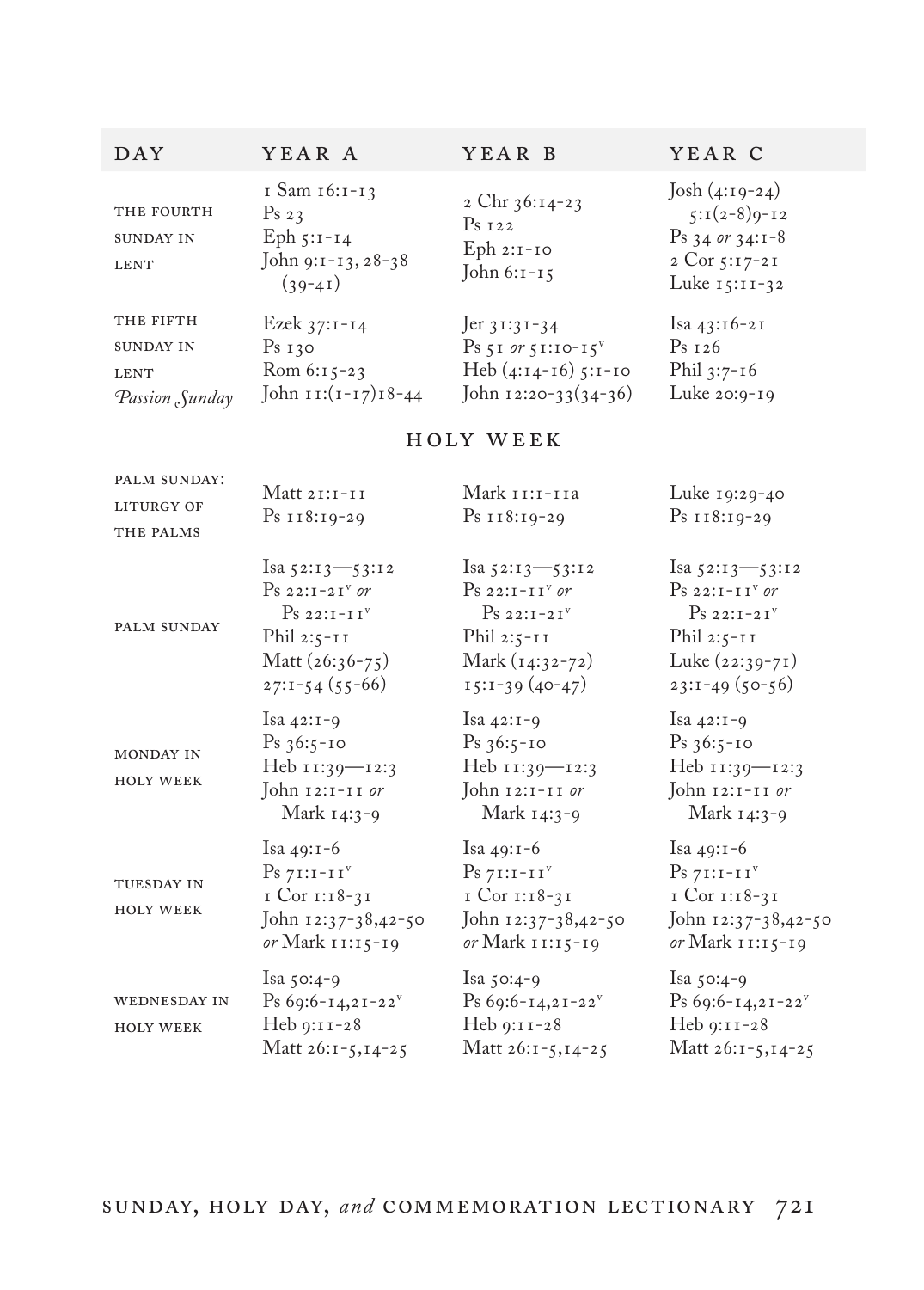| DAY                       | YEAR A                                                                                         | YEAR B                                                                                         | YEAR C                                                                                       |
|---------------------------|------------------------------------------------------------------------------------------------|------------------------------------------------------------------------------------------------|----------------------------------------------------------------------------------------------|
| <b>MAUNDY</b><br>THURSDAY | Ex $12:1-14$<br>$Ps 78:15-26$<br>I Cor 11:23-26(27-34)<br>John $13:1-15$ or<br>Luke $22:14-30$ | $Ex I2:I-I4$<br>$Ps 78:15-26$<br>I Cor $11:23-26(27-34)$<br>John $13:1-15$ or<br>Luke 22:14-30 | $Ex I2:I-I4$<br>$Ps 78:15-26$<br>I Cor 11:23-26(27-34)<br>John $13:1-15$ or<br>Luke 22:14-30 |
| <b>GOOD FRIDAY</b>        | Gen $22:1-18$ or                                                                               | Gen 22:1-18 or                                                                                 | Gen $22:1-18$ or                                                                             |
|                           | $1$ sa 52:13—53:12                                                                             | $1$ sa 52:13—53:12                                                                             | $\text{Isa } 52:13 \rightarrow 53:12$                                                        |
|                           | $P_{S\ 22:I-I}$ $(12-21)^{v}$                                                                  | $P_{S 22:I-I I}$ $(I2-2I)^{v}$                                                                 | $Ps 22:I-II(I2-2I)v$                                                                         |
|                           | or Ps 40:1-16 $v$                                                                              | or Ps 40:1-16 $v$                                                                              | or Ps 40:1-16 <sup>v</sup>                                                                   |
|                           | or Ps $69:1-22^v$                                                                              | or Ps $69:1-22$ <sup>v</sup>                                                                   | or Ps $69:1-22$ <sup>v</sup>                                                                 |
|                           | Heb $10:1-25$                                                                                  | Heb $10:1-25$                                                                                  | Heb $10:1-25$                                                                                |
|                           | John $(18:1-40)$ 19:1-37                                                                       | John $(18:1-40)$ 19:1-37                                                                       | John $(18:1-40)$ 19:1-37                                                                     |
| <b>HOLY SATURDAY</b>      | Job $14:1-17$                                                                                  | Job $14:1-17$                                                                                  | $J$ ob $14:1-17$                                                                             |
|                           | $Ps$ 130 or 31:1-6 <sup>v</sup>                                                                | $Ps$ 130 or 31:1-6 <sup>v</sup>                                                                | $Ps$ 130 or 31:1-6 <sup>v</sup>                                                              |
|                           | $I$ Pet 4:1-8                                                                                  | $I$ Pet 4:1-8                                                                                  | $I$ Pet 4:1-8                                                                                |
|                           | Matt 27:57-66 or                                                                               | Matt 27:57-66 or                                                                               | Matt 27:57-66 or                                                                             |
|                           | John 19:38-42                                                                                  | John $19:38-42$                                                                                | John 19:38-42                                                                                |

## EASTER

|               | Gen $1:1 - 2:3$              | Gen $1:1 - 2:3$              | Gen $1:1 - 2:3$              |
|---------------|------------------------------|------------------------------|------------------------------|
|               | Gen 3                        | Gen 3                        | Gen 3                        |
|               | Gen 7:1-5, 11-18;            | Gen $7:1-5,11-18$ ;          | Gen 7:1-5, 11-18;            |
|               | $8:6-20;9:8-13$              | $8:6-20;9:8-13$              | $8:6-20; 9:8-13$             |
|               | Gen $22:1-18$                | Gen $22:1-18$                | Gen $22:1-18$                |
|               | Ex 14:10—15:1                | Ex 14:10—15:1                | Ex 14:10-15:1                |
| THE GREAT     | Isa 4:2-6                    | Isa 4:2-6                    | Isa 4:2-6                    |
| VIGIL OF      | Isa $55:1-11$                | Isa $55:1-11$                | Isa $55:1-11$                |
| <b>EASTER</b> | Ezek $36:24-28$              | Ezek $36:24-28$              | Ezek $36:24-28$              |
|               | Ezek $37:1 - 14$             | Ezek 37:1-14                 | Ezek 37:1-14                 |
|               | $Dan 3:1-28$                 | Dan 3:1-28                   | $Dan 3:1-28$                 |
|               | Jonah $1:1 \rightarrow 2:10$ | Jonah $i:1 \rightarrow 2:10$ | Jonah $i:1 \rightarrow 2:10$ |
|               | Zeph $3:12-20$               | Zeph $3:12-20$               | Zeph $3:12-20$               |
|               | $Rom 6:3-II$                 | Rom 6:3-11                   | $Rom 6:3-II$                 |
|               | Matt 28:1-10                 | Matt 28:1-10                 | Matt 28:1-10                 |
|               |                              |                              |                              |

V *Psalm verse numbers correspond to the New Coverdale Psalter found in this book*

## 722 c a l e n d a r s & l e c t i o n a r i e s